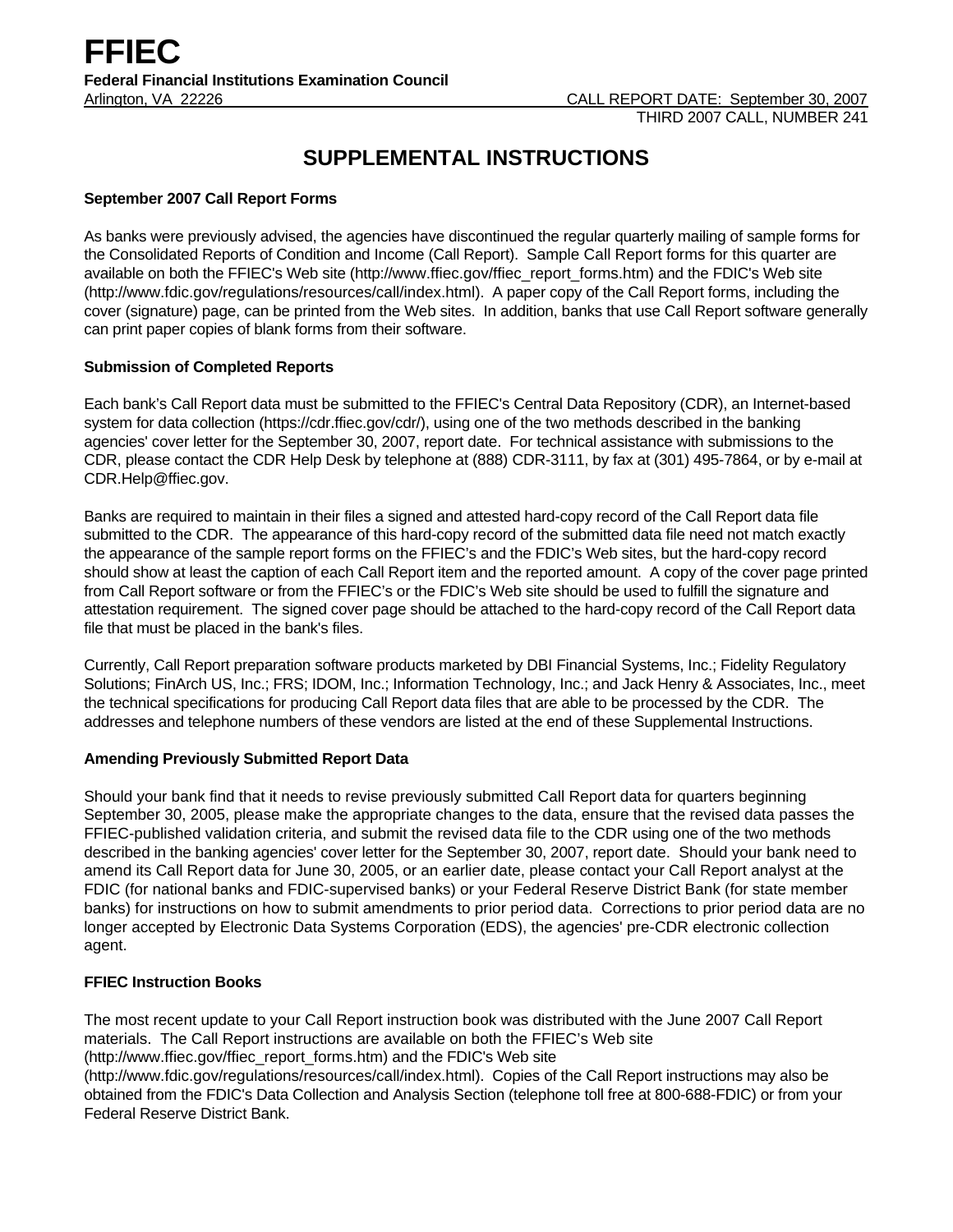#### **Measurement of Fair Values in Stressed Market Conditions**

The valuation of various assets and liabilities on the balance sheet – including trading assets and liabilities, availablefor-sale securities, loans held for sale, assets and liabilities accounted for under the fair value option (which is discussed in the following section), and foreclosed assets – involves the use of fair values. During recent market stress events, the fair values of some financial instruments and nonfinancial assets have declined.

Institutions are reminded that the objective of a fair value measurement is to determine the price that would be received to sell an asset or transfer a liability in an orderly transaction (e.g., not a forced or distressed sale) at the balance sheet date. Accordingly, fair values should reflect current market conditions and consider recent transaction prices, where available. This fair value objective is generally applicable to all fair value measurements, whether or not a bank has early adopted FASB Statement No. 157, *Fair Value Measurements*, which is discussed in the following section.

#### **Fair Value Measurement and Fair Value Option**

FASB Statement No. 157, *Fair Value Measurements* (FAS 157), issued in September 2006, defines fair value, establishes a framework for measuring the fair value of assets and liabilities based on a three-level hierarchy, and expands disclosures about fair value measurements. The FASB's three-level fair value hierarchy gives the highest priority to quoted prices in active markets for identical assets or liabilities (Level 1) and the lowest priority to unobservable inputs (Level 3). Level 1 inputs are quoted prices in active markets for identical assets or liabilities that the reporting bank has the ability to access at the measurement date (e.g., the Call Report date). Level 2 inputs are inputs other than quoted prices included within Level 1 that are observable for the asset or liability, either directly or indirectly. Level 3 inputs are unobservable inputs for the asset or liability.

According to FAS 157, observable inputs are inputs that reflect the assumptions market participants would use in pricing the asset or liability developed based on market data obtained from sources independent of the reporting entity. In contrast, unobservable inputs are inputs that reflect the reporting entity's own assumptions about the assumptions market participants would use in pricing the asset or liability developed based on the best information available in the circumstances.

FAS 157 is effective for fiscal years beginning after November 15, 2007, and, with certain exceptions, is to be applied prospectively. Banks must adopt FAS 157 for Call Report purposes in accordance with this effective date. Earlier adoption of FAS 157 is permitted as of the beginning of an earlier fiscal year, provided the bank has not yet issued a financial statement or filed a Call Report for any period of that fiscal year. Thus, a bank with a calendar year fiscal year could have chosen to adopt FAS 157 as of January 1, 2007, and report fair values in accordance with FAS 157 in its Call Report as originally filed for March 31, 2007. Otherwise, a calendar year bank must adopt FAS 157 as of January 1, 2008. For those financial instruments identified in FAS 157 to which the standard must be applied retrospectively upon initial application, the effect of initially applying FAS 157 to these instruments should be recognized as a cumulative-effect adjustment to the opening balance of retained earnings at the beginning of the fiscal year of adoption. This adjustment should be reported in Schedule RI-A, item 2, "Restatements due to corrections of material accounting errors and changes in accounting principles," and separately disclosed in Schedule RI-E, item 4.

FASB Statement No. 159, *The Fair Value Option for Financial Assets and Financial Liabilities* (FAS 159), issued in February 2007, allows banks to report certain financial assets and liabilities at fair value with the changes in fair value included in earnings. In general, a bank may elect the fair value option for an eligible financial asset or liability when it first recognizes the instrument on its balance sheet or enters into an eligible firm commitment. A bank may also elect the fair value option for eligible items that exist on the effective date of FAS 159. A bank's decision to elect the fair value option for an eligible item is irrevocable. A bank that elects the fair value option is expected to apply sound risk management and control practices to the assets and liabilities that will be accounted for at fair value under the option.

FAS 159 is effective as of the beginning of a bank's first fiscal year that begins after November 15, 2007, and should not be applied retrospectively to prior fiscal years, except as permitted in the standard's early adoption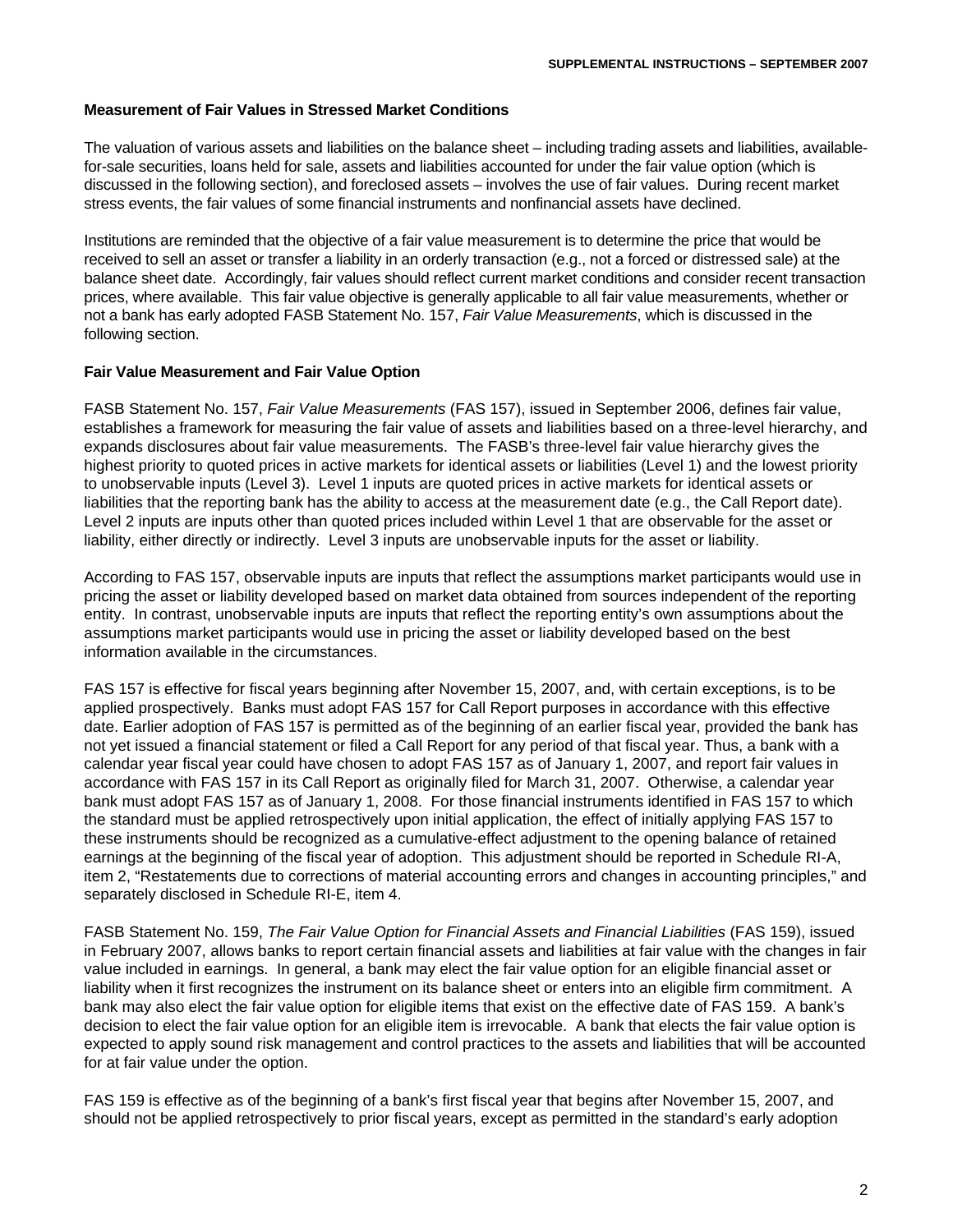provisions. A bank may adopt FAS 159 on a go forward basis as of the beginning of a fiscal year that begins on or before November 15, 2007, and elect the fair value option for existing eligible items as of that date, subject to the conditions set forth in the standard, which include deciding to adopt FAS 159 within 120 days of the beginning of the fiscal year of adoption and adopting all of the requirements of FAS 157 at the early adoption date of FAS 159 or earlier. Under the early adoption provisions of FAS 159, a bank with a calendar year fiscal year was permitted to adopt this standard as of January 1, 2007, provided it decided to do so by April 30, 2007, and adopted FAS 157 on or before January 1, 2007. Thus, a bank with a calendar year fiscal year that has not already adopted FAS 159 in accordance with its early adoption provisions must now wait until January 1, 2008, to adopt this accounting standard.

If, in connection with its substantive adoption of FAS 159, a bank elects the fair value option for eligible items that exist on the effective date of its adoption of this accounting standard, the bank must report the effect of the first remeasurement of these existing items to fair value as a cumulative-effect adjustment to the opening balance of retained earnings at the beginning of the fiscal year of adoption. The difference between the carrying amount and the fair value of eligible items for which the fair value option is elected at the effective date should be removed from the balance sheet (Schedule RC) and included in the cumulative-effect adjustment. This adjustment should be reported in Schedule RI-A, item 2, "Restatements due to corrections of material accounting errors and changes in accounting principles," and separately disclosed in Schedule RI-E, item 4.a.

On April 17, 2007, the Center for Audit Quality (CAQ), which is affiliated with the American Institute of Certified Public Accountants, issued Alert No. 2007-14, *FAS 159 Early Adoption Date Approaching – Factors to Consider*  (http://www.thecaq.org/newsroom/pdfs/CAQPressRelease\_041807a.pdf). The Alert summarized the principles and objectives of the fair value option as set forth in FAS 159 and provides factors to consider in determining whether an entity has substantively adopted FAS 159 on a go forward basis. Although the CAQ's Alert was directed to auditors and public companies, the factors concerning the evaluation of an entity's purported early adoption of FAS 159 are equally appropriate for nonpublic institutions. For Call Report purposes, banks are expected to meet the principles and objectives of FAS 159 when applying the fair value option and should consider the information contained in the CAQ's Alert.

The agencies are considering the regulatory capital implications of the use of a fair value option, including the fair value option in FASB Statements No. 155 and No. 156, which are discussed in later sections of these Supplemental Instructions. Except as discussed below, changes in the fair value of assets and liabilities to which a fair value option is applied that are recognized in earnings should be reflected in Tier 1 capital, pending further guidance from the agencies. For a liability to which a fair value option is applied, banks should consider the effect of a change in their own creditworthiness on the fair value of the liability. The agencies have determined that banks should exclude from Tier 1 capital the cumulative change in the fair value of liabilities accounted for under a fair value option that is included in retained earnings (Schedule RC, item 26.a) and is attributable to changes in the bank's own creditworthiness. For regulatory capital purposes, this excluded portion of the change in fair value is, in essence, an adjustment to the bank's reported retained earnings and should be reported in Schedule RC-R, item 7.b, so that it is taken into account in determining the Tier 1 capital subtotal (reported in Schedule RC-R, item 8) that is used to determine the regulatory capital limits on such items as servicing assets, deferred tax assets, and credit-enhancing interest-only strips.

# **Schedule RC-Q, Financial Assets and Liabilities Measured at Fair Value**

Call Report Schedule RC-Q, Financial Assets and Liabilities Measured at Fair Value, is to be completed by banks that have adopted FAS 157 and either (1) have elected the fair value option under FAS 159 or under FASB Statements No. 155 or 156, which are discussed in later sections of these Supplemental Instructions, or (2) are required to complete Schedule RC-D, Trading Assets and Liabilities. This schedule captures fair value data on total trading assets and liabilities and on those other assets, liabilities, and loan commitments to which the fair value option is being applied. Accordingly, banks should not include data in Schedule RC-Q on securities reported as available-for-sale on the Call Report balance sheet (Schedule RC, item 2.b) or on derivatives held for purposes other than trading that are reported as "Other assets" or "Other liabilities" (Schedule RC, item 11, or item 20). In general, when reporting total fair values in column A of Schedule RC-Q, banks should include the total of their Level 1, Level 2, and Level 3 fair value measurements, not just the fair values measured under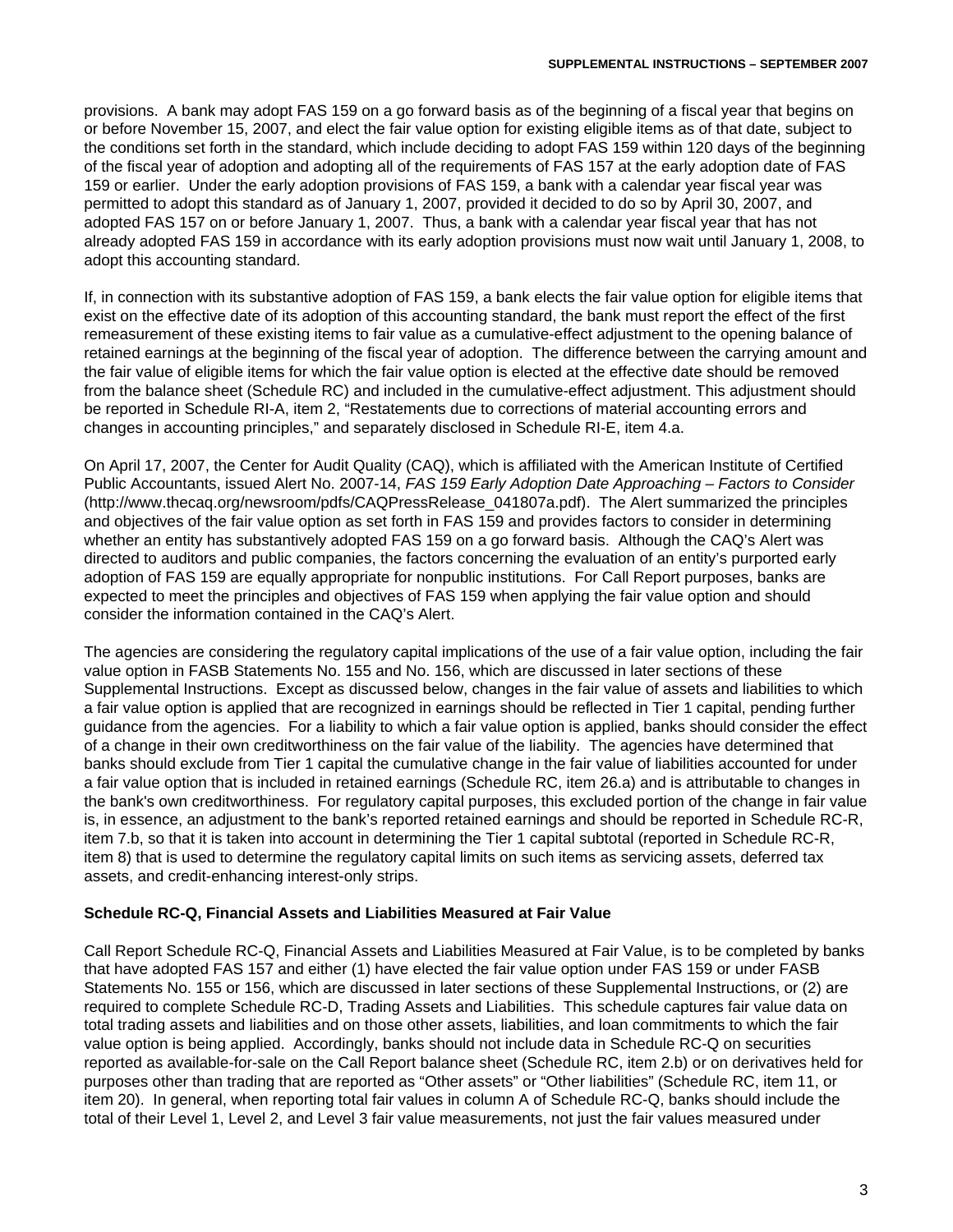Levels 2 and 3 that are reported in columns B and C of the schedule. Banks are permitted to offset the fair value amounts reported in column A in accordance with FASB Interpretation No. 39, *Offsetting of Amounts Related to Certain Contracts*, and FASB Interpretation No. 41, *Offsetting of Amounts Related to Certain Repurchase and Reverse Repurchase Agreements*, as described below.

Under FAS 159, securities that a bank has elected to report at fair value under the fair value option are reported as trading securities even though management did not acquire the securities principally for the purpose of selling them in the near term or for other trading purposes. Thus, such securities, whether held on the date of adoption of FAS 159 or acquired thereafter, should be reported in Schedule RC-Q in both item 2, "Trading assets," and item 2.a, "Nontrading securities at fair value with changes in fair value reported in current earnings."

Trading assets reported in Schedule RC, item 5, include derivatives with a positive fair value resulting from the "marking to market" of derivative contracts held for trading purposes as of the report date. Similarly, trading liabilities reported in Schedule RC, item 15, include derivatives with a negative fair value held for trading purposes as of the report date. Derivative contracts with the same counterparty that have positive and negative fair values and meet the criteria for a valid right of setoff contained in FASB Interpretation No. 39 (e.g., those contracts subject to a qualifying master netting agreement) may be reported on a net basis in items 5 or 15 of Schedule RC, as appropriate. Schedule RC-Q, items 2 and 5, column A, must equal total trading assets and total trading liabilities reported in Schedule RC, items 5 and 15, respectively. Therefore, Schedule RC-Q, items 2 and 5, column A, should include derivatives held for trading purposes whose fair values have been reported on a net basis for balance sheet purposes. In contrast, however, banks should report fair value amounts for derivatives held for trading purposes in Schedule RC-Q, items 2 and 5, column B (Level 2 fair value measurements) and column C (Level 3 fair value measurements) on a gross basis. If reporting such derivatives in columns B and C on a gross basis causes a bank not to pass any Call Report validation criteria (quality edits), then the bank should indicate this gross versus net reporting of derivative fair values in its edit explanations for these quality edits. This approach also applies to repurchase and reverse repurchase agreements reported in Schedule RC-Q, items 2, 3, 5, and 6, with the same counterparty that have positive and negative fair values and meet the criteria for a valid right of setoff contained in FASB Interpretation No. 41.

## **One-Time Assessment Credit and Revisions to the Deposit Insurance Assessment Collection Process**

In October 2006, the FDIC issued a final rule to implement the one-time deposit insurance assessment credit as required by the Federal Deposit Insurance Reform Act of 2005. Under the final rule, institutions eligible for the one-time assessment credit are those that were in existence on December 31, 1996, and paid a deposit insurance assessment prior to that date, or are a successor to such an institution. The FDIC began to apply an eligible institution's assessment credit (less any portion of the credit transferred to another institution) against the institution's quarterly deposit insurance assessments to the maximum extent allowed by the statute starting with the assessment for the first quarter of 2007. All institutions have been provided a Statement of One-Time Credit through FDIC*connect*, the FDIC's e-business portal.

For Call Report purposes, an eligible institution should not recognize an asset (or a corresponding credit to income) in 2006 or 2007 for the amount of the one-time assessment credit that the FDIC has allocated to it. An eligible institution should recognize its assessment credit, to the extent it remains available and is allowed to be used, as a reduction in the insurance assessment expense the institution would otherwise be required to accrue each quarter beginning in 2007.

In November 2006, the FDIC adopted a final rule amending its assessment regulations (12 CFR Part 327) to improve and modernize its operational systems for deposit insurance assessments. As a result of these amendments, deposit insurance assessments began to be collected after each quarter ends, i.e., in arrears, earlier in 2007. This is a change from the FDIC's previous process for collecting deposit insurance assessments under which, in practice, assessment collection was accomplished prospectively every quarter. The last deposit insurance collection under the FDIC's former system was made on September 30, 2006, and represented payment for insurance coverage through December 31, 2006. The first deposit insurance collection under the new system, which took place on June 29, 2007, represented payment for insurance coverage from January 1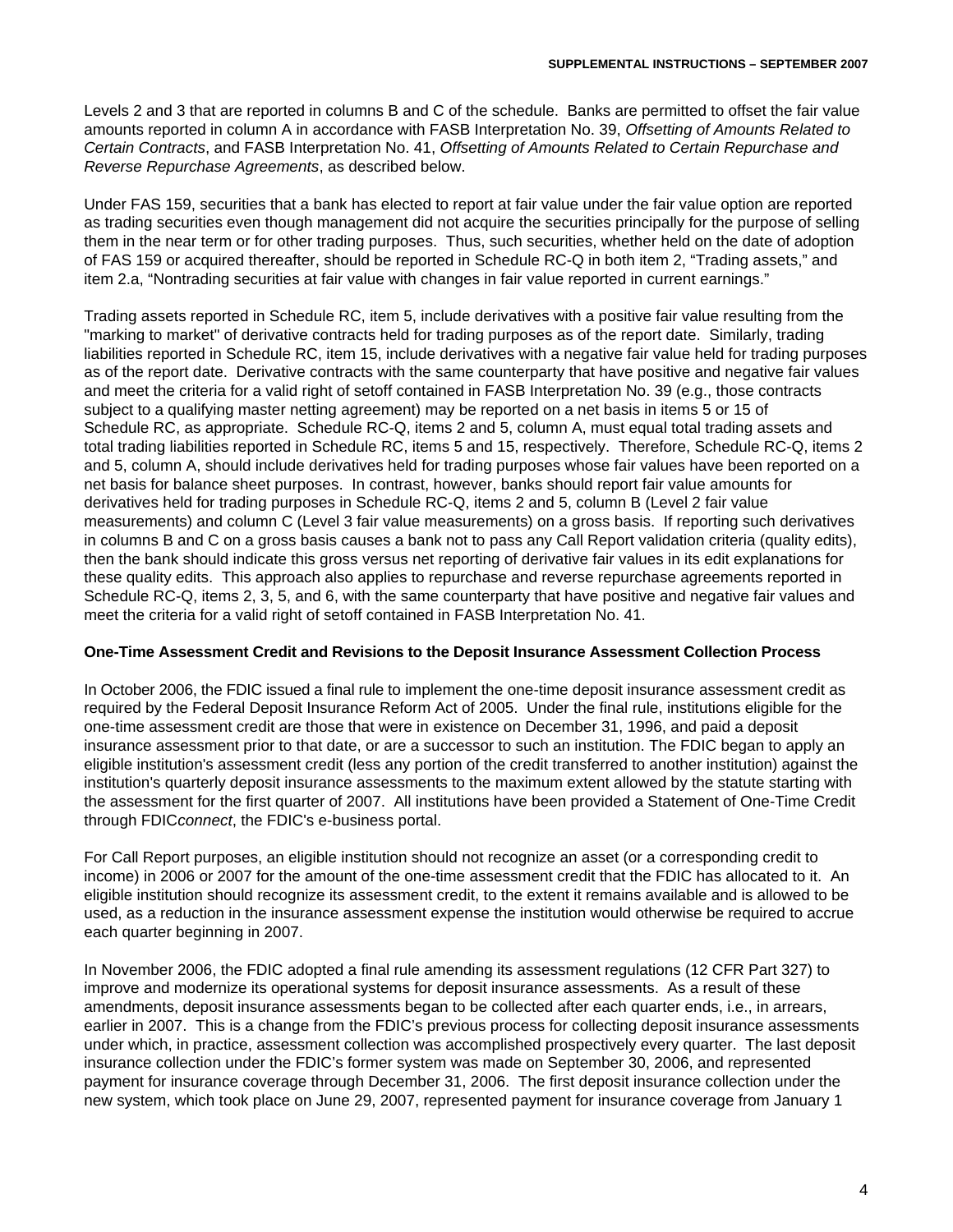through March 31, 2007. The second collection takes place on September 28, 2007, and covers the period from April 1 through June 30, 2007.

As a consequence of the FDIC's collection of deposit insurance assessments in arrears, each bank should accrue an estimate of its assessment expense each quarter, net of any available assessment credit that will be applied, to the maximum extent allowed by statute, to that quarter's assessment. The net assessment payable and net assessment expense, if any, should be reported in Schedule RC-G, item 4, "All other liabilities," and in Schedule RI, item 7.d, "Other noninterest expense," respectively. For example, as of September 30, 2007, a bank should estimate its net deposit insurance assessment payable and its net assessment expense based on its September 30, 2007, assessment base and its expected assessment rate, less any allowable assessment credit, even though the bank will not pay the assessment for the third quarter of 2007 until December 30, 2007. The bank's estimated net assessment payable and net assessment expense for the first and second quarters of 2007, if any, were to have been accrued and reported in the first quarter and second quarter 2007 Call Reports, respectively. After receiving an invoice from the FDIC on or about September 14, 2007, that shows its actual second quarter 2007 net assessment, each bank should treat any adjustment it needs to make to its previously recorded second quarter net assessment payable and net assessment expense as a change in accounting estimate in its June 30, 2007, Call Report income statement.

Banks should note that the FDIC has not changed the way Financing Corporation (FICO) payments are charged or collected, i.e., prospectively every quarter. Nevertheless, the FDIC collects deposit insurance assessments and FICO payments simultaneously each quarter. The one-time assessment credit cannot be applied to reduce FICO payments.

## **FASB Statement No. 158 on Defined Benefit Postretirement Plans**

FASB Statement No. 158, *Employers' Accounting for Defined Benefit Pension and Other Postretirement Plans* (FAS 158), issued in September 2006, requires a bank that sponsors a single-employer defined benefit postretirement plan, such as a pension plan or health care plan, to recognize the funded status of each such plan on its balance sheet. An overfunded plan is recognized as an asset while an underfunded plan is recognized as a liability. As of the end of the fiscal year when a bank initially applies FAS 158, the postretirement plan amounts recognized on the bank's balance sheet before applying FAS 158 must be adjusted to recognize gains or losses, prior service costs or credits, and transition assets or obligations that have not yet been included in the net periodic benefit cost of its plans. These adjustment amounts are recognized directly in equity capital as components of the ending balance of accumulated other comprehensive income (AOCI), net of tax. Thereafter, a bank must recognize certain gains and losses and prior service costs or credits that arise during each reporting period, net of tax, as a component of other comprehensive income (OCI) and, hence, AOCI. Postretirement plan amounts carried in AOCI are adjusted as they are subsequently recognized in earnings as components of the plans' net periodic benefit cost. For further information on accounting for defined benefit postretirement plans, banks should refer to FAS 158; FASB Statement No. 87, *Employers' Accounting for Pensions*; and FASB Statement No. 106, *Employers' Accounting for Postretirement Benefits Other Than Pensions*.

Banks that sponsor single-employer defined benefit postretirement plans must adopt FAS 158 for Call Report purposes in accordance with the standard's effective date and transition provisions. Accordingly, banks that have "publicly traded equity securities," as defined in FAS 158, must initially recognize the funded status of these plans as of the end of the fiscal year ending after December 15, 2006. All other banks must initially recognize the funded status of these plans as of the end of the fiscal year ending after June 15, 2007. Thus, banks that have a calendar year fiscal year must adopt FAS 158 as of December 31, 2006, if they have "publicly traded equity securities," and as of December 31, 2007, if they do not. Early adoption of FAS 158 is permitted, but must be for all of an institution's benefit plans. For Call Report purposes, banks should report the adjustments to the ending balance of AOCI from initially applying FAS 158 as of the end of their fiscal year, net of tax, in item 10, "Other comprehensive income," of Schedule RI-A, Changes in Equity Capital.

In addition, according to an interim decision announced by the banking agencies on December 14, 2006, banks should reverse the effects of FAS 158 for regulatory capital purposes, including for purposes of reporting and measuring the leverage ratio and risk-based capital. The intent of the reversal is to neutralize the effect of the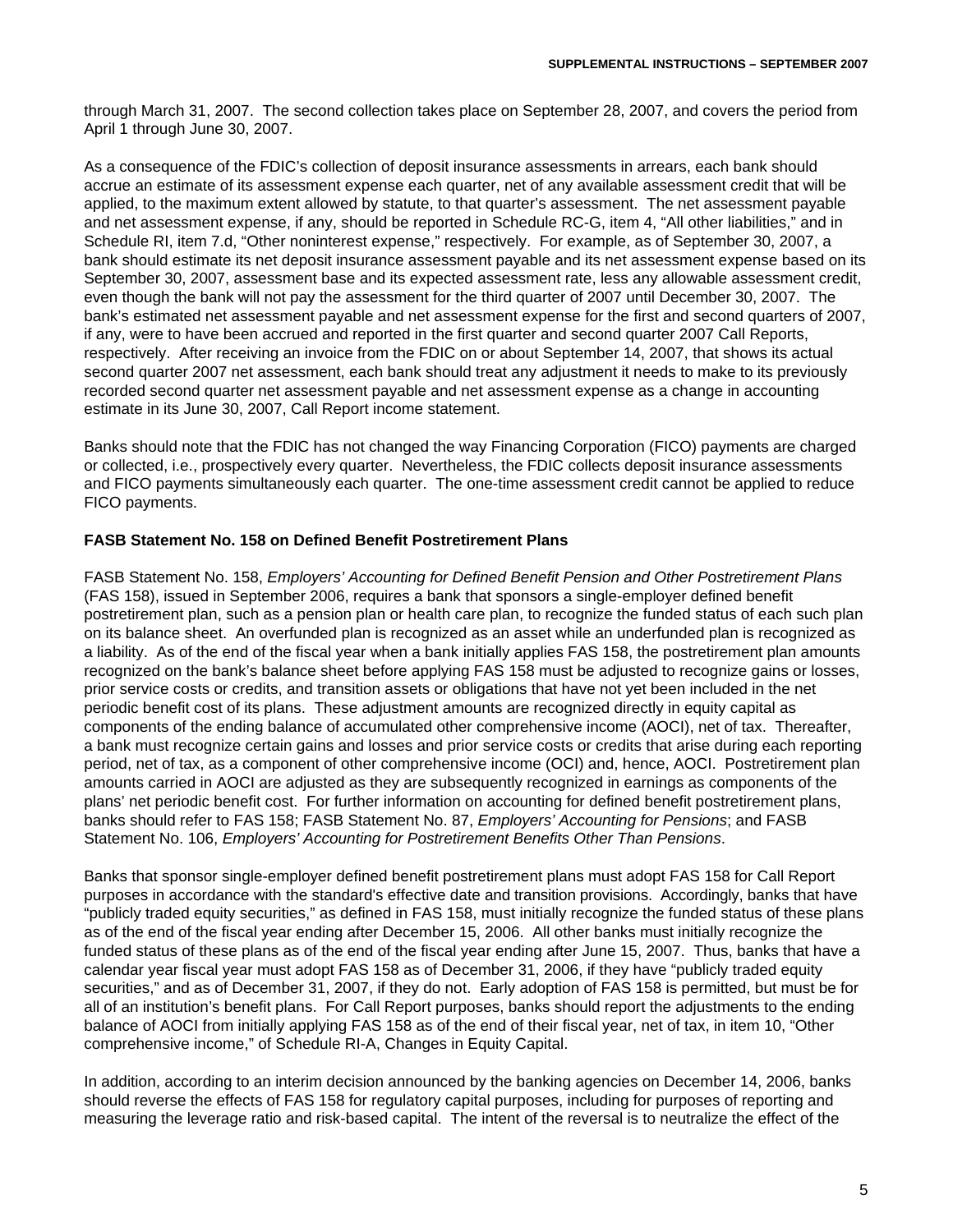application of FAS 158 on regulatory capital. Banks should exclude from regulatory capital any amounts recorded in AOCI resulting from the adoption and application of FAS 158. For Call Report purposes, these excluded amounts should be reported in item 4 of Schedule RC-R, Regulatory Capital, together with the accumulated net gains (losses) on cash flow hedges. If the sum of the amounts included in AOCI (Schedule RC, item 26.b) for defined benefit postretirement plans under FAS 158 and for cash flow hedges represents a net gain (i.e., a net increase) in reported equity capital, this sum should be reported as a positive value in item 4 of Schedule RC-R. If the sum represents a net loss (i.e., a decrease) in reported equity capital, it should be reported as a negative number in item 4 of Schedule RC-R.

For purposes of calculating risk-based capital and the leverage ratio, banks should also adjust their assets for the amount of the AOCI offset affecting assets. Specifically, assets recognized or derecognized as an adjustment to AOCI as part of the incremental effect of applying FAS 158 should be reported as an adjustment to assets in item 42 of Schedule RC-R, column B, and should also be reported in item 26 of Schedule RC-R. For example, derecognition of an asset recorded as an offset to AOCI as part of the initial incremental effect of applying FAS 158 should be recorded as a negative amount in item 42, column B, of Schedule RC-R and as a positive amount in item 42, column F. This amount should also be added back to average total assets for leverage capital purposes by reporting it as a negative number in item 26 of Schedule RC-R. As another example, a benefit plan surplus asset recognized as an offset to AOCI and included in item 42, column A, of Schedule RC-R should be excluded from risk-weighted assets by reporting the amount as a positive number in item 42, column B. This amount should also be deducted from average total assets for leverage capital purposes by reporting the amount as a positive number in item 26 of Schedule RC-R. The adjustments for purposes of calculating risk-based capital and the leverage ratio described above should be adjusted for subsequent amortization of such amounts from AOCI into earnings.

# **FASB Interpretation No. 48 on Uncertain Tax Positions**

FASB Interpretation No. 48, *Accounting for Uncertainty in Income Taxes* (FIN 48), was issued in June 2006 as an interpretation of FASB Statement No. 109, *Accounting for Income Taxes.* Under FIN 48, the term "tax position" refers to "a position in a previously filed tax return or a position expected to be taken in a future tax return that is reflected in measuring current or deferred income tax assets and liabilities." FIN 48 further states that a "tax position can result in a permanent reduction of income taxes payable, a deferral of income taxes otherwise currently payable to future years, or a change in the expected realizability of deferred tax assets."

According to FIN 48, a bank should initially recognize the effects of a tax position in its financial statements when, based on the technical merits, it is more likely than not (i.e., a likelihood of more than 50 percent) that the position will be sustained upon examination by the taxing authority, including the resolution of any related appeals or litigation. The more-likely-than-not evaluation must consider the facts, circumstances, and information available at the report date. When a tax position meets the more-likely-than-not recognition threshold, it should initially and subsequently be measured as the largest amount of tax benefit greater than 50 percent likely of being realized upon ultimate settlement with a taxing authority that has full knowledge of all relevant information. FIN 48 also provides guidance on subsequent recognition, derecognition, and measurement of tax positions, including the effect of changes in judgment, and on the recognition of interest and penalties. The June 2007 Call Report instruction book update included a revised Glossary entry for "Income Taxes" that includes guidance on FIN 48.

Banks must adopt FIN 48 for Call Report purposes for fiscal years beginning after December 15, 2006. FIN 48 permitted earlier adoption as of the beginning of an earlier fiscal year, provided the bank had not yet issued a financial statement or filed a Call Report for any period of that fiscal year. Because FIN 48 was issued in June 2006, i.e., after the filing of the March 31, 2006, Call Report, a bank with a calendar year fiscal year may not adopt FIN 48 early and must begin to apply this interpretation as of January 1, 2007.

# **FASB Statement No. 156 on Servicing**

FASB Statement No. 156, *Accounting for Servicing of Financial Assets* (FAS 156), issued in March 2006, requires all separately recognized servicing assets and liabilities to be initially measured at fair value. It then permits an entity to choose to subsequently measure each class of servicing assets and liabilities at fair value with changes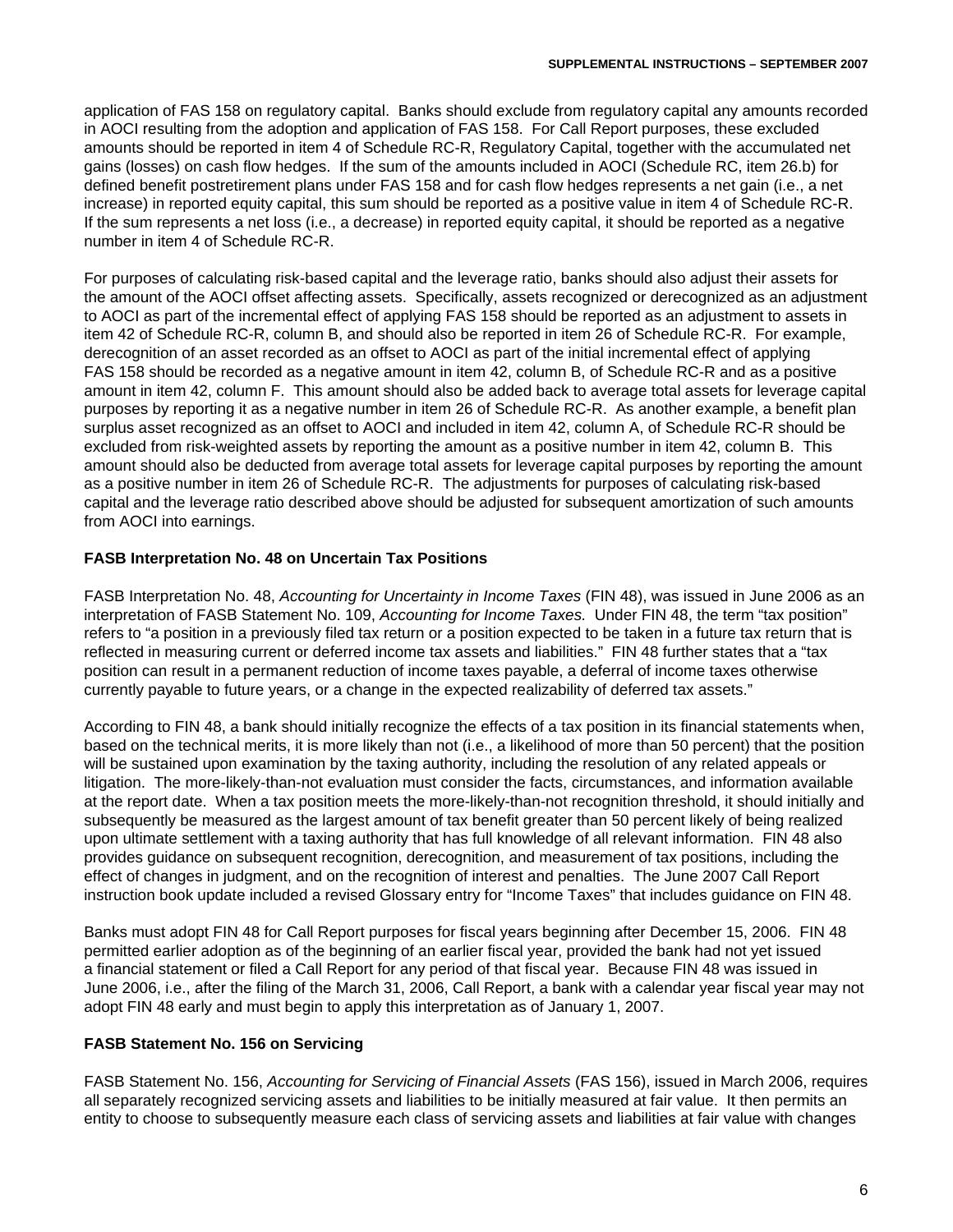in fair value recognized in earnings. If fair value is not elected, each class of servicing is subsequently accounted for using the amortization method that applied to all servicing assets and liabilities prior to the issuance of FAS 156. An entity identifies its classes of servicing assets and liabilities based on the availability of market inputs for estimating their fair value, its method for managing the risks of its servicing assets and liabilities, or both. An entity's election of the fair value option for a class of servicing is irreversible. The election can be made for an individual class of servicing assets and liabilities upon adoption of FAS 156 or at the beginning of any subsequent fiscal year. The June 2007 Call Report instruction book update included revised Glossary entries for "Servicing Assets and Liabilities" and "Transfers of Financial Assets" that incorporate the provisions of FAS 156.

Banks must adopt FAS 156 for Call Report purposes as of the beginning of their first fiscal year that begins after September 15, 2006. Earlier adoption of FAS 156 was permitted as of the beginning of an earlier fiscal year, provided the bank had not yet issued a financial statement or filed a Call Report for any period of that fiscal year. Thus, a bank with a calendar year fiscal year must adopt FAS 156 as of January 1, 2007, unless it elected earlier adoption and applied FAS 156 in its originally filed March 31, 2006, Call Report.

# **FASB Statement No. 155 on Hybrid Financial Instruments**

FASB Statement No. 155, *Accounting for Certain Hybrid Financial Instruments* (FAS 155), issued in February 2006, requires bifurcation of certain derivatives embedded in interests in securitized financial assets and permits fair value measurement (i.e., a fair value option) for any hybrid financial instrument that contains an embedded derivative that would otherwise require bifurcation under paragraphs 12 and 13 of FASB Statement No. 133, *Accounting for Derivative Instruments and Hedging Activities* (FAS 133). Bifurcation is required when the economic characteristics and risks of the embedded derivative are not clearly and closely related economically to the economic characteristics and risks of the host contract and certain other conditions are met. Under the fair value option in FAS 155, a bank may irrevocably elect to initially and subsequently measure an eligible hybrid financial instrument in its entirety at fair value, with changes in fair value recognized in earnings, rather than bifurcating the instrument and accounting for the embedded derivative separately from the host contract. The election can be made on an instrument-by-instrument basis, but must be supported by appropriate documentation. In addition, FAS 155 clarifies which interest-only and principal-only strips are not subject to FAS 133. The June 2007 Call Report instruction book update included revised Glossary entries for "Derivative Contracts" and "Equity-Indexed Certificates of Deposit" that incorporate the provisions of FAS 155. The Glossary entry for "Derivative Contracts" also includes additional information on embedded derivatives and FAS 133.

For Call Report purposes, FAS 155 must be applied to all financial instruments acquired, issued, or subject to a remeasurement event (as defined in the standard) occurring after the beginning of a bank's first fiscal year that begins after September 15, 2006. The fair value option may also be applied upon adoption of FAS 155 to a bank's existing hybrid financial instruments that had been bifurcated prior to adoption. Earlier adoption of FAS 155 was permitted as of the beginning of an earlier fiscal year, provided the bank had not yet issued a financial statement or filed a Call Report for any period of that fiscal year. Thus, a bank with a calendar year fiscal year must adopt FAS 155 as of January 1, 2007, unless it elected earlier adoption and applied FAS 155 in its originally filed March 31, 2006, Call Report.

Following a bank's adoption of FAS 155, if a hybrid financial instrument to which the fair value option has been applied is a deposit liability (e.g., a time deposit), the difference between the amount actually due to the depositor and the fair value of the deposit should be reported as an unamortized premium or discount, as appropriate, in item 7.a or 7.b of Schedule RC-O (unless the bank has chosen to begin completing the revised format of Schedule RC-O). Changes in the fair value of hybrid financial instruments to which the fair value option is applied should be aggregated and reported in the Call Report income statement in "Other noninterest income" (Schedule RI, item 5.l). If the amount exceeds the disclosure threshold, it should be separately identified in Schedule RI-E, item 1.i.

For risk-based capital purposes, when the fair value option is applied to a hybrid financial instrument that is an asset, the embedded derivative should not be bifurcated from the host contract when completing Schedule RC-R. For a hybrid financial instrument for which the embedded derivative is bifurcated, a bank should treat the host contract and the embedded derivative separately for risk-based capital purposes.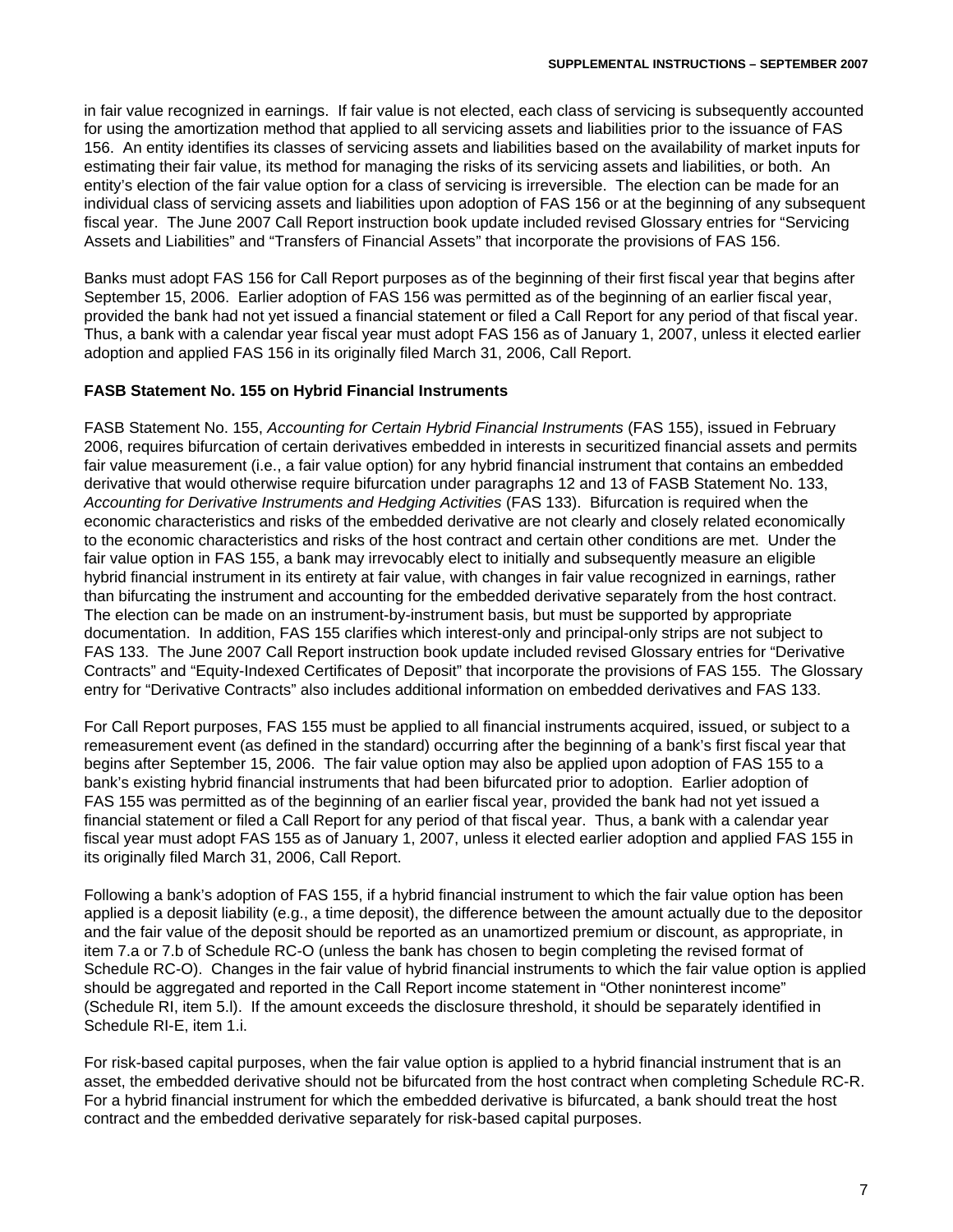## **FASB Statement No. 123 (Revised 2004) and Share-Based Payments**

Banks should continue to follow the guidance on accounting for share-based payments under FASB Statement No. 123 (Revised 2004), *Share-Based Payment* (FAS 123(R)), that was included in the Call Report Supplemental Instructions for December 31, 2006. These instructions can be accessed via the FFIEC's Web site (http://www.ffiec.gov/PDF/FFIEC\_forms/FFIEC031\_041\_suppinst\_200612.pdf).

#### **Tobacco Transition Payment Program**

Banks should continue to follow the guidance on the tobacco buyout program included in the Call Report Supplemental Instructions for March 31, 2006, which can be accessed via the FFIEC's Web site (http://www.ffiec.gov/PDF/FFIEC\_forms/FFIEC031\_041\_suppinst\_200603.pdf).

#### **Commitments to Originate and Sell Mortgage Loans**

Banks should continue to follow the guidance provided on this subject in the Call Report Supplemental Instructions for March 31, 2006, and June 30, 2005. These Supplemental Instructions can be accessed via the FFIEC's Web site (http://www.ffiec.gov/PDF/FFIEC\_forms/FFIEC031\_041\_suppinst\_200603.pdf and http://www.ffiec.gov/PDF/FFIEC\_forms/FFIEC031\_041\_suppinst\_200506.pdf, respectively).

## **FASB Interpretation No. 46 (Revised),** *Consolidation of Variable Interest Entities*

Banks should continue to follow the guidance provided on this subject in the Call Report Supplemental Instructions for June 30, 2005. These Supplemental Instructions can be accessed via the FFIEC's Web site (http://www.ffiec.gov/PDF/FFIEC\_forms/FFIEC031\_041\_suppinst\_200506.pdf).

#### **Reporting of Funds Invested Through Bentley Financial Services, Inc.**

Banks should continue to follow the guidance provided on this subject in the Call Report Supplemental Instructions for June 30, 2003. These Supplemental Instructions can be accessed via the FFIEC's Web site (http://www.ffiec.gov/PDF/FFIEC\_forms/FFIEC031\_041\_suppinst0603.pdf).

## **Call Report Software Vendors**

For information on available Call Report preparation software products, banks should contact:

| DBI Financial Systems, Inc.<br>P.O. Box 14027<br>Bradenton, Florida 34280<br>Telephone: (800) 774-3279<br>www.e-dbi.com | <b>Fidelity Regulatory Solutions</b><br>27200 Agoura Road, Suite 100<br>Calabasas Hills, California 91301<br>Telephone: (800) 825-3772<br>www.callreporter.com | FinArch US, Inc.<br>Burlington Center, 4 <sup>th</sup> floor<br>35 Corporate Drive<br>Burlington, Massachusetts 01803<br>Telephone: (800) 763-7070<br>www.finarch.com |
|-------------------------------------------------------------------------------------------------------------------------|----------------------------------------------------------------------------------------------------------------------------------------------------------------|-----------------------------------------------------------------------------------------------------------------------------------------------------------------------|
| <b>FRS</b><br>119 Russell Street<br>Littleton, Massachusetts 01460<br>Telephone: (978) 698-7200<br>www.frsglobal.com    | IDOM, Inc.<br>One Gateway Center, 24th Floor<br>Newark, New Jersey 07102<br>Telephone: (973) 648-0900<br>www.idomusa.com                                       | Information Technology, Inc.<br>1345 Old Cheney Road<br>Lincoln, Nebraska 68512<br>Telephone: (402) 423-2682<br>www.itiwnet.com                                       |
|                                                                                                                         | Jack Henry & Associates, Inc.<br><b>Regulatory Filing Group</b><br>7600B North Capital of Texas<br>Highway, Suite 320<br>Austin, Texas 78731                   |                                                                                                                                                                       |